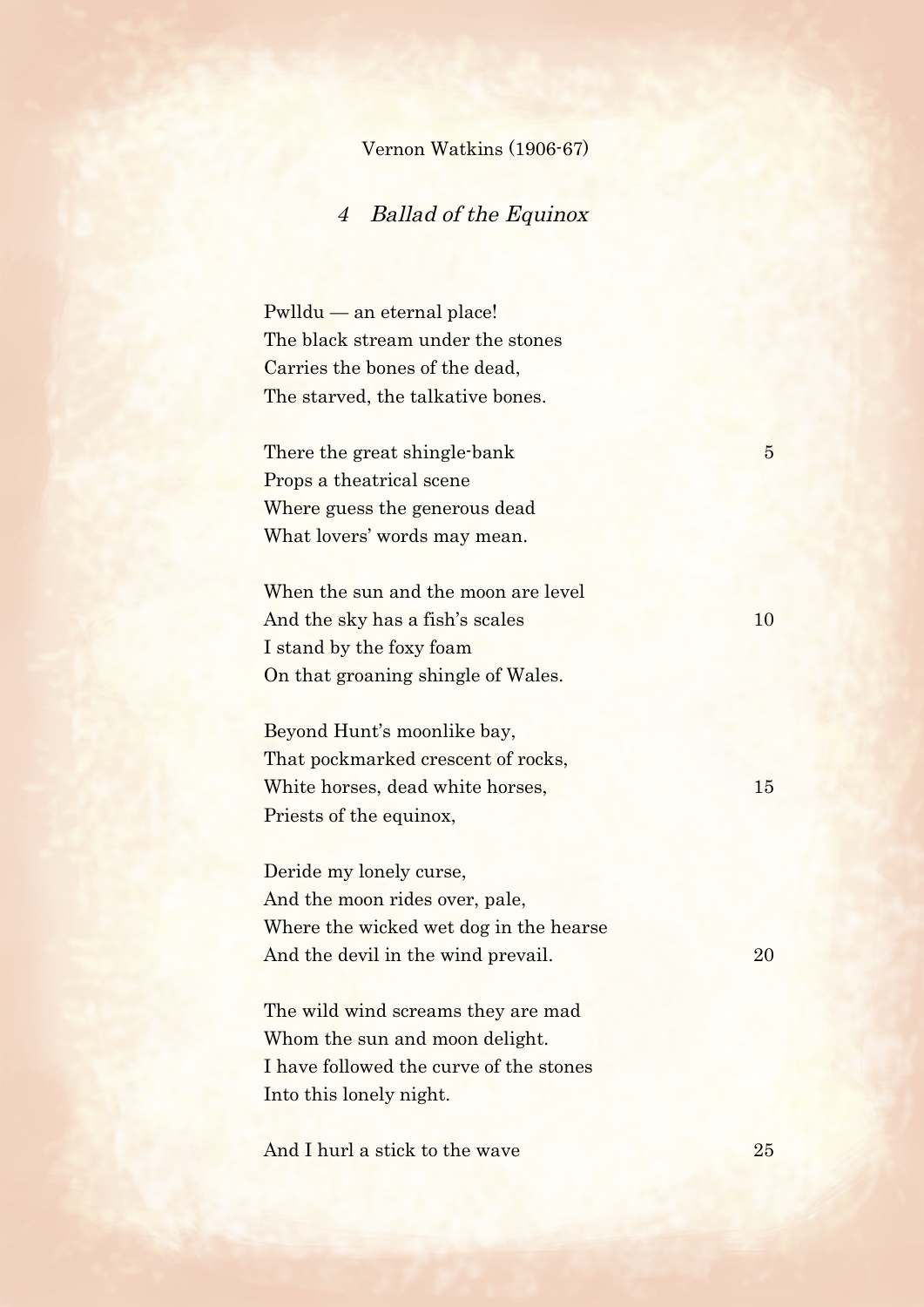And watch it slowly come, By all the tides of the grave, Stopped, like the tick of the foam.

Here, brought by foam, it lies, A spent and weary log, 30 A crab with a million eyes And a cast-up, wicked dog

Its marriage witnesses On the sterile porch of Hell. And yet I know this is 35 The last dead miracle,

Mightier than the mole That draws with the strength of ten, Yoke of great oxen, Yoke, and mover of men. 40

Though itself a barren thing, It has been where none has been, Knows what no actor knows On this theatrical scene:

> 'O unsatisfied! 45 O terrible and alone! Come to the edge of the tide And find what none has known,

> That the allegorical shadow Of the lover will not swerve 50 Though the moon drive him to madness With its sailing curve.'

Pwlldu — an eternal place! The black stream under the stones Carries the bones of the dead, 55